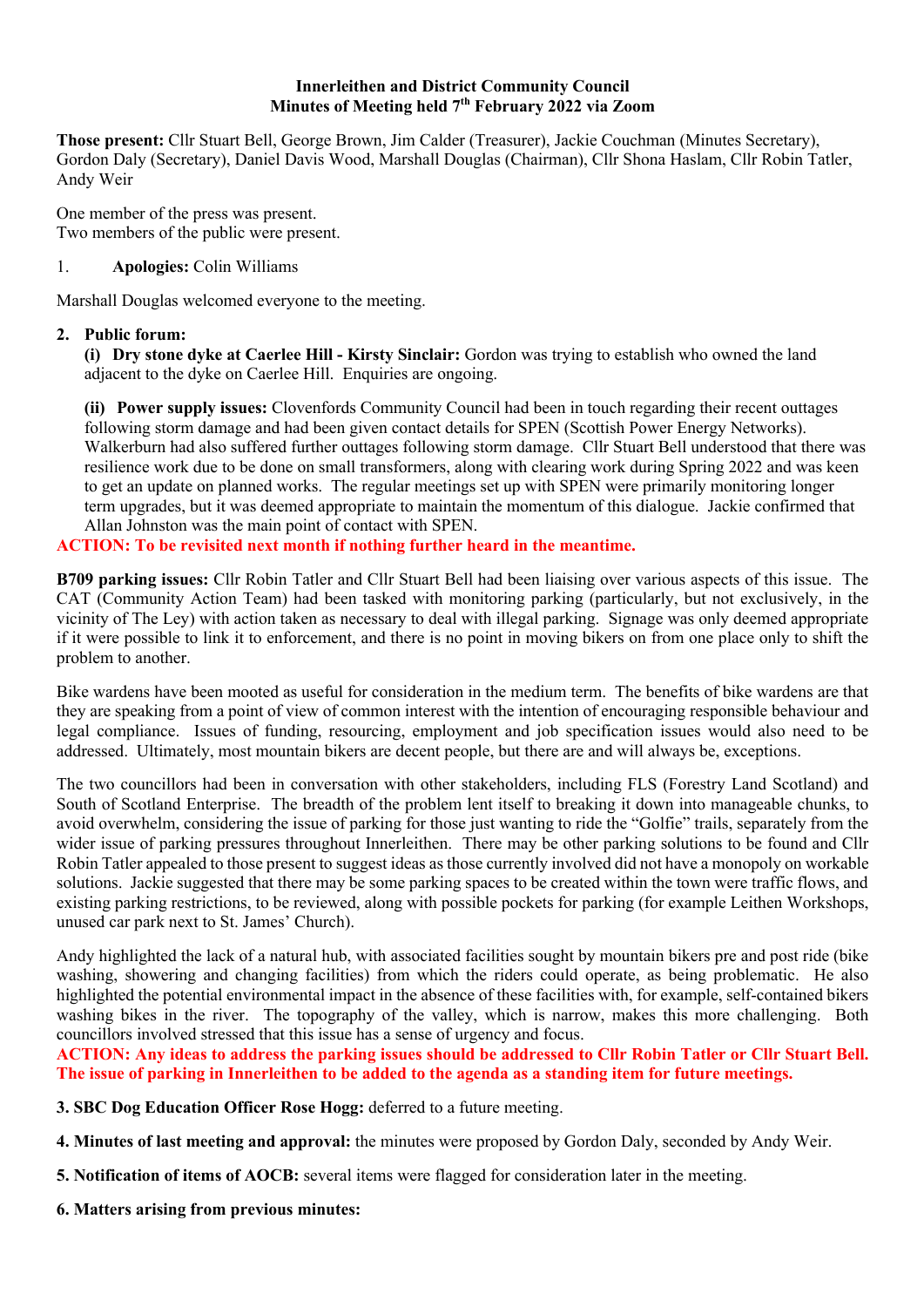**Morningside lighting:** Cllr Robin Tatler confirmed that SBC officers are still seeking a workable solution that is selfpowered and unobtrusive.

# **ACTION: Cllr Robin Tatler to progress.**

**Road to Caerlee Mast:** Cllr Robin Tatler confirmed that no further progress had been made since the last meeting. **ACTION: Cllr Robin Tatler to update on progress.**

**Victoria Park play area:** Cllr Robin Tatler confirmed that funding has been identified to address the drainage issues and that work should be done shortly. Some remedial work had been done after cars parked on the grass had got stuck and left tracks. Robin also acknowledged that the car park had drainage issues and hoped that these could be addressed within this project.

**ACTION: Cllr Robin Tatler to update on progress.**

**Memorial bench:** Gordon requested that this be carried forward. **ACTION: Gordon yet to speak to the appropriate estate managers.** 

**7. Community flower beds:** Gordon had circulated plans for the public garden at the top of Princes Street drawn up by Alex Smithson (Edible Garden). Gordon asked for confirmation that the Community Council bank account could be used for this project (similar to the treatment of project funds during the Diamond Jubilee). This was agreed. The plans circulated have been costed at around £5,000, £2,500 of which would potentially come from the Platinum Jubilee Fund. Cllr Robin Tatler suggested that there may be scope to secure some funding from the Small Schemes Fund, too. He was keen to see sustainability built into the design with, for example, perennials and wild flowers. Jackie was keen to see a direct, and enduring, link between the design and the Platinum Jubilee it sought to mark. **ACTION: Gordon to progress.**

**8. Swap and Share Shed:** Gordon reported that CAT had caught up with three individuals responsible for previously reported anti-social behaviour. He said that a freezer had been procured to widen the scope of food provision, particularly for those who had boxes delivered. He advised that a meeting was to be set up with the manager of the Co-op to discuss future developments.

**9. Scawd Law Wind Farm update:** In Colin's absence Marshall advised that Fred Olen are setting up a liaison group with invited parties including Community Councils and Innerleithen Community Trust. The intention is to hold a meeting in the next couple of weeks.

**10. Police report:** Marshall confirmed that the January Police Report (appended) had been received in time to circulate with the agenda.

## **11. SBC Councillor's reports:**

## **Cllr Shona Haslam:**

**Abandoned vehicles:** Cllr Haslam reported that she had been dealing with two abandoned vehicles on the edges of Victoria Park. One has now been moved and the other has had the official letter attached, following the process for removal.

**The sale of Caerlee Mill**: has been confirmed, to the Mountain Biking Innovation Centre, after five years' work. Cllr Haslam is really pleased to see the project going forward.

## **Cllr Robin Tatler:**

**Bridge by Haughhead Stables:** Cllr Tatler confirmed that he is trying to establish who is responsible for maintenance of the bridge. He had received several enquiries, raising concern over the pretty bad state of repair of the bridge. His intention is to get SBC officers to look at it and establish whether it can be repaired easily or be put into the wider bridges programme (and wait its turn).

**ACTION: Cllr Robin Tatler to progress and give updates as appropriate.**

**Memorial Hall:** The hedge behind the noticeboard has been removed and it's looking good. Neil Pringle is working on putting a line of kerbstones in to define the edge of the tarmac and prevent cars driving on the grass.

**Scottish Power box at junction of Waverley Road:** was redundant and has now been removed.

**Area Partnership meetings**: Cllr Robin Tatler confirmed a good discussion was had on youth work issues at the meeting held on 18<sup>th</sup> January 2022. He confirmed that the last Area Partnership meeting of this administration would be held on 29<sup>th</sup> March and encouraged everyone to attend.

## **Cllr Stuart Bell:**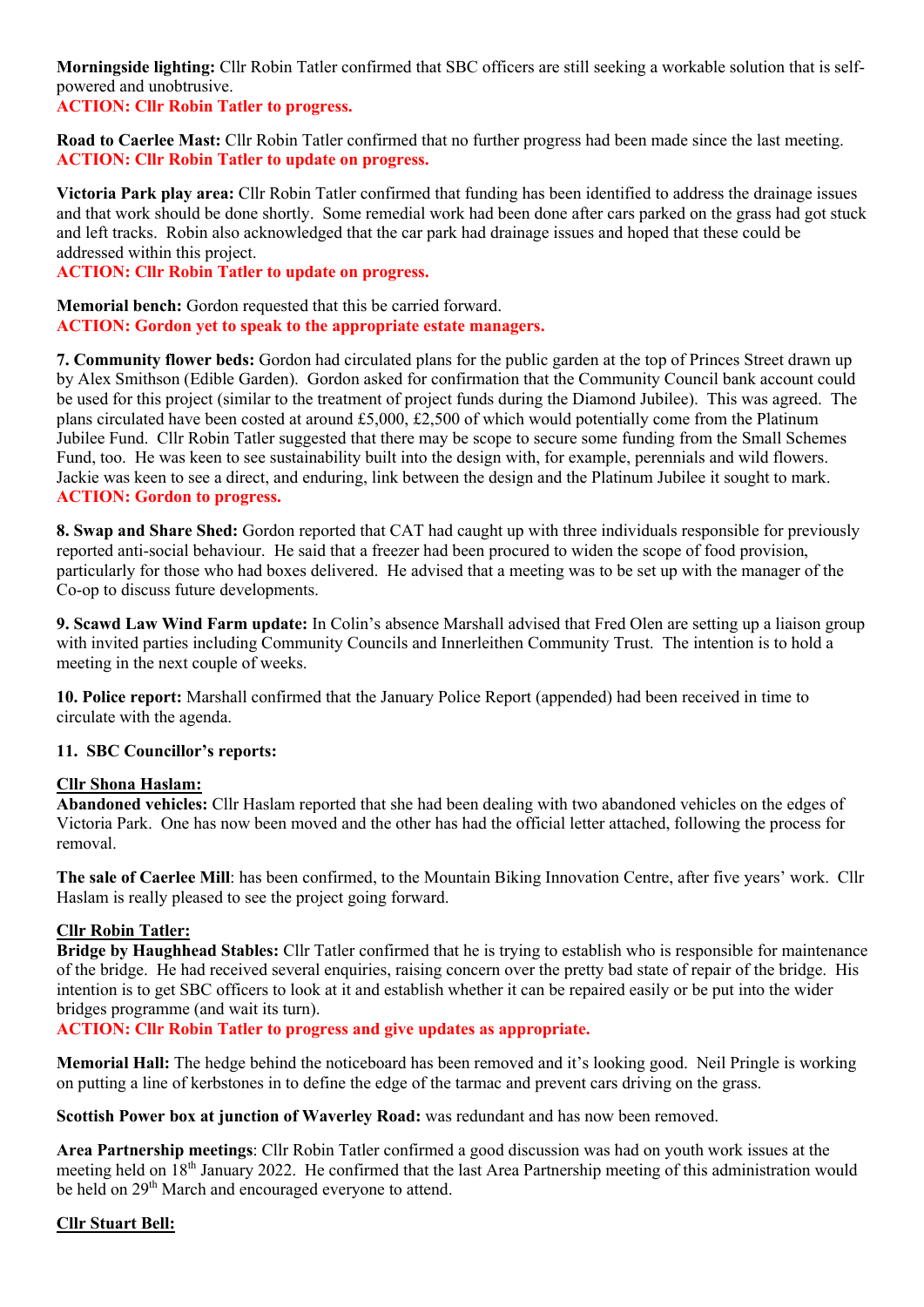**Student Parliament at Peebles High School:** Cllr Bell confirmed that both Tweeddale East and West councillors attended the Student Parliament at Peebles High School. After a presentation on the plans for the new High School, there was a Q & A session, then the students were given the opportunity to ask questions of the councillors. Feedback was positive and the students had expressed concern and interest to learn ways in which decisions were made for and by the community on their behalf. Cllr Shona Haslam had usefully suggested they may consider joining their respective Community Councils, which was met with enthusiasm, and it was anticipated that there would be approaches made as a consequence.

**Community Council meetings:** Cllr Bell confirmed that SBC had issued guidelines for Community Councils to be able to resume physical meetings and he urged those present to consider this.

**Tweed Valley BID (Business Improvement District):** are entitled to raise funds by means of a levy and have indicated that they will be seeking funding from various sources from April 2022 to fund projects such as the path along the lade. Cllr Bell confirmed that there are employment opportunities arising as a result of this activity and there were currently two positions being advertised, that of Project Manager and Project Officer.

**JOB APPLICATION DEADLINE EXTENSION! Now due by Mon 21 Feb** 

The Tweed Valley Tourism BID is recruiting for two part-time positions to help deliver our goal of turning the area into a world-class activity destination. We are looking for a BID Project Manager (2.5 days/week) and a BID Project Officer (1.5 days/week). See full details on our website (applications to catherine@traquair.co.uk by Mon 21 Feb). https://www.gotweedvalley.co.uk/join-our-team #gotweedvalley #joinourteam #wearehiring

**Ongoing trail closures:** Cllr Bell had been approached by a local business, concerned about the impact of prolonged/permanent closures of trails in spite of local offers of help to get them reopened. FLS (Forestry Land Scotland) have, understandably, had to prioritise their resources in favour of their tenants. It would appear that senior FLS management are reluctant to extend their resource to include others because of safety and control issues particularly pertaining to chainsaw use and the clearance of resultant debris. This is particularly frustrating against a backdrop of widespread storm damage putting the pool of appropriately geared contractors (on which FLS rely) in huge demand. This is at odds with local groups, such as TVTA (Tweed Valley Trails Association) skilled, able and willing to help. The wider worry is that a considerably reduced trail network would lead to a reduction in trade for local businesses, beyond those directly servicing cycling needs, such as cafes, restaurants and accommodation providers. It was felt that FLS management may not be fully aware of the impact on our wider community. A perceived, and very real, risk, is that groups and individuals take matters into their own hands and whilst well meaning, this is not a desirable state of affairs.

**12. Planning Report:** the following applications were circulated for comment since the last meeting:

22/00042/FUL | Change of use of public house and alterations to form Class 3 unit and Class 4 unit on ground floor, holiday let accommodation on the first and second floor and residential flat from managers flat on first floor | Tweedside Hotel 54 High Street Innerleithen Scottish Borders EH44 6HF

22/00085/FUL | Alterations to shop front (renewal of previous permission 16/01407/FUL) | Shop 56 High Street Innerleithen Scottish Borders EH44 6HF

22/00147/FUL | Erection of dwellinghouse with garage/plant room and formation of new access | Land North of Pirn View Leithen Road Innerleithen Scottish Borders:

Some concerns had been raised by members around the public access along the lade and the arrangements for entering/exiting the site just inside the speed limit area. A representative for the application had been invited to the meeting, but declined, citing documentation already submitted. Ribbon/infill development was deemed more desirable than green field and no specific objections were raised subject to the usual conditional planning process being followed and the preservation of current public access to the lade being maintained.

**13. Anti-dog fouling campaign:** Jackie had been caught, dogless, uplifting dog poo from the pavement, and congratulated by a neighbour. There is currently an irresponsible dog walker, using Leithen Road on a regular basis, not picking up after the dog. Disgusting though it is, Jackie urged everyone to pick up if they were able to as being preferential to leaving it for someone else to tread in. This is not a problem that is going to go away, but the refreshed network of bins had made a difference and were well used. It should be kept as a talking point and not allowed to drift.

**ACTION: Each responsible dog walker and citizen to be encouraged to remove dog poo from the pavement and to keep our streets clean and clear.**